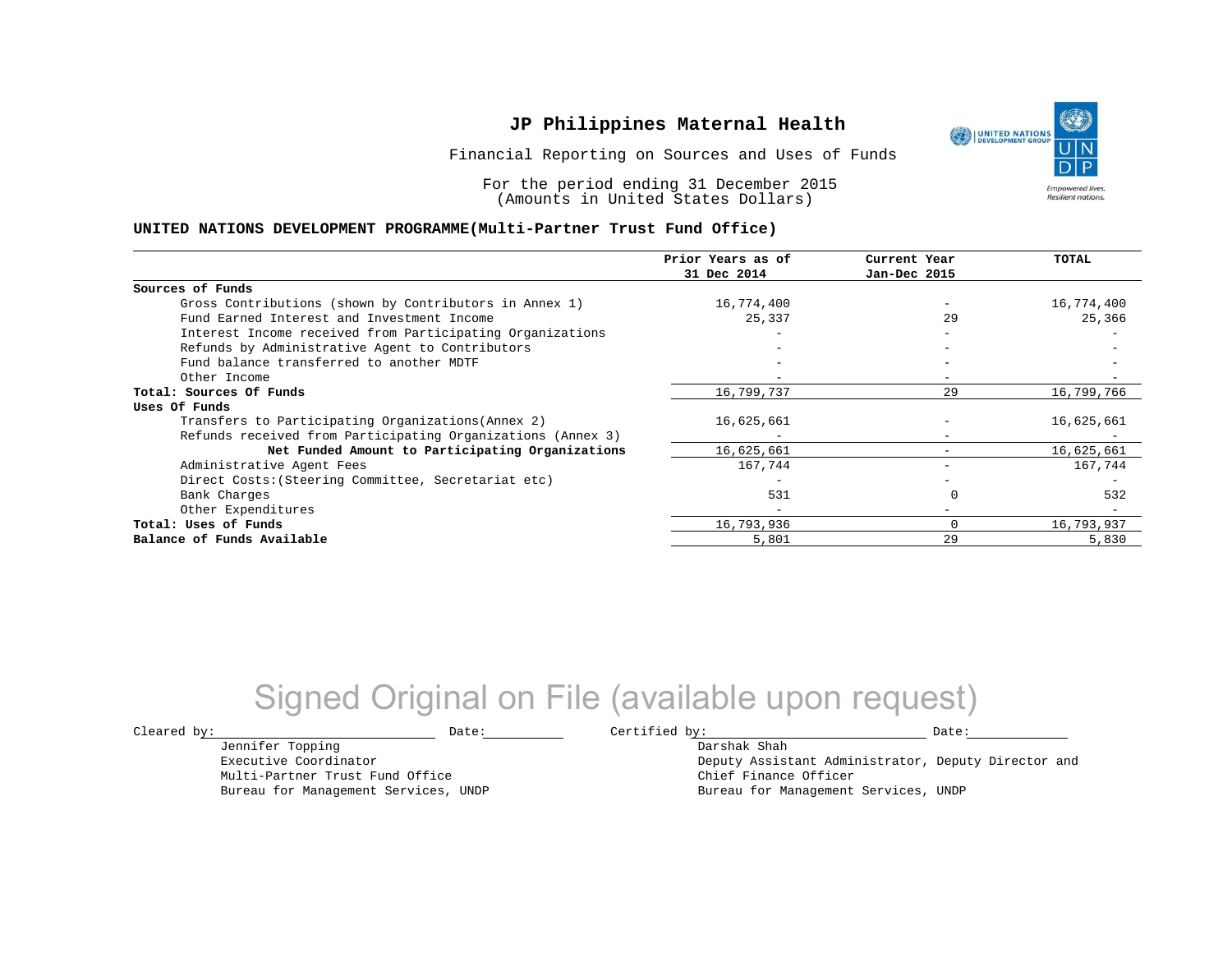

Financial Reporting on Sources and Uses of Funds

For the period ending 31 December 2015 (Amounts in United States Dollars)

#### **UNITED NATIONS DEVELOPMENT PROGRAMME(Multi-Partner Trust Fund Office)**

**Annex - 1: Gross Contributions**

|                                | Prior Years as of | Current Year             | TOTAL      |
|--------------------------------|-------------------|--------------------------|------------|
|                                | 31 Dec 2014       | Jan-Dec 2015             |            |
| Contributors                   |                   |                          |            |
| Australian Agency for Int'l De | 16,774,400        | $\overline{\phantom{0}}$ | 16,774,400 |
| Total: Contributions           | 16,774,400        | $-$                      | 16,774,400 |

## Signed Original on File (available upon request)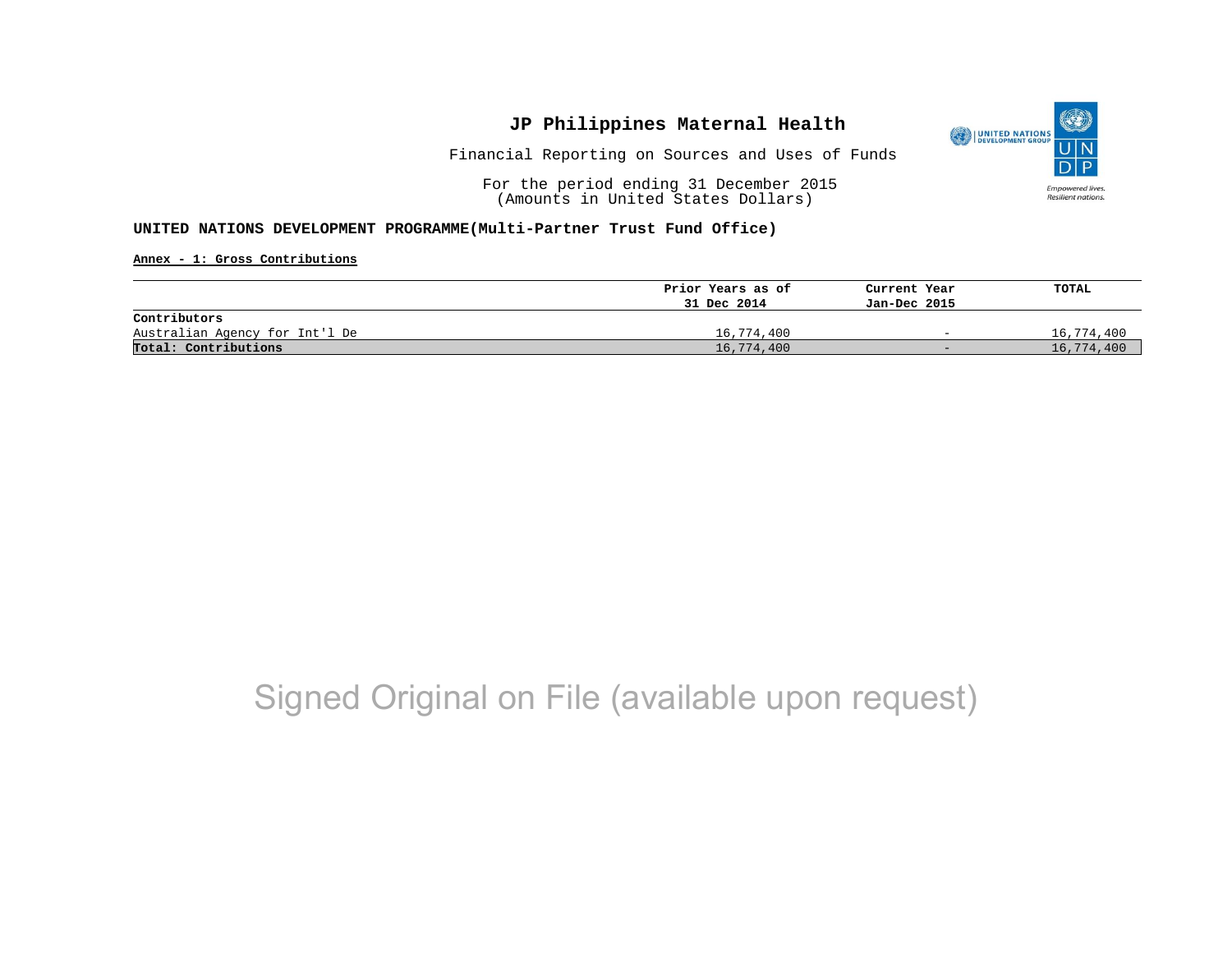Financial Reporting on Sources and Uses of Funds

For the period ending 31 December 2015 (Amounts in United States Dollars)

#### **UNITED NATIONS DEVELOPMENT PROGRAMME(Multi-Partner Trust Fund Office)**

#### **Annex - 2: Transfers to Participating Organizations**

|                                                | Prior Years as of | Current Year             | TOTAL      |
|------------------------------------------------|-------------------|--------------------------|------------|
|                                                | 31 Dec 2014       | Jan-Dec 2015             |            |
| UNDP                                           | 963,826           | $\overline{\phantom{a}}$ | 963,826    |
| UNFPA                                          | 9,002,411         | $\qquad \qquad -$        | 9,002,411  |
| UNICEF                                         | 3,953,312         | $\qquad \qquad -$        | 3,953,312  |
| WHO                                            | 2,706,112         | $\overline{\phantom{0}}$ | 2,706,112  |
|                                                |                   |                          |            |
| Total Transfers to Participating Organizations | 16,625,661        | $-$                      | 16,625,661 |

## Signed Original on File (available upon request)